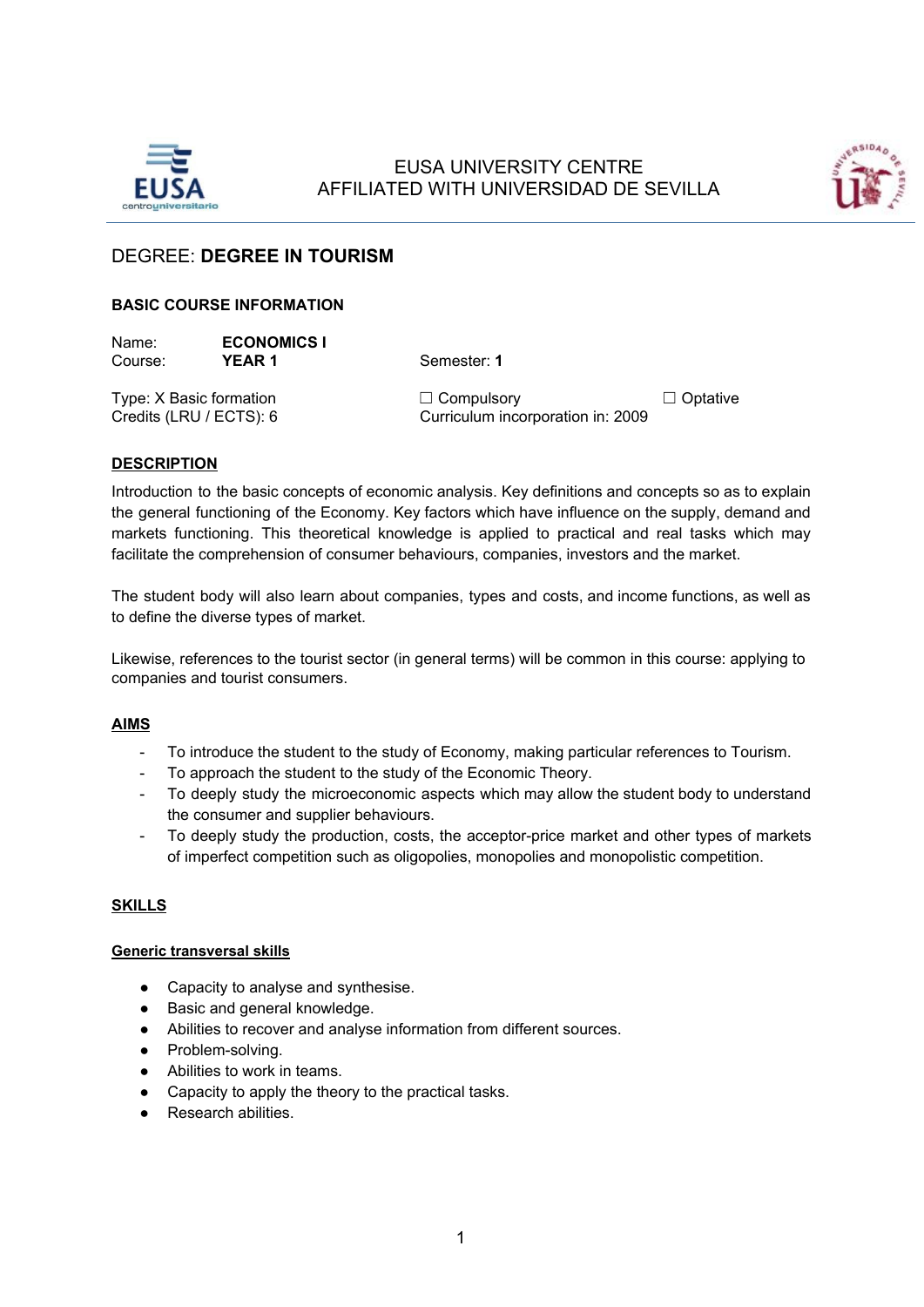# **Specific skills**

- To know the principles of tourism: its spatial, social, cultural, political, labour and economic dimension.
- To analyse the economic effects produced by the tourism.
- To be aware of the dynamic and progressive character of tourism and that of the new leisure society.
- To transform an "empirical" problem into a research project and make conclusions.
- To recognise the main tourist agents (public, private…).
- To understand details about the functioning of destinations, tourist structures and their business sectors worldwide.

# **METHODOLOGY AND TEACHING TECHNIQUES**

Face-to-face training activities

- 1. Theoretical, practical or theoretical-practical face-to-face lessons. Activity value: 50 up to 100%.
- 2. Face-to-face discussion lessons or other intervening lessons. Activity value: 0 up to 50%.
- 3. Lessons carried out by experts on the topics addressed in this course. Activity value: 0 up to 10%.

Non-attendance training activities:

- 4. Tasks or individual or collective practical tasks. Activit value: 0 up to 100%.
- 5. Other non-attendance activities. Activity value: 0 up to 50%.

# **COURSE CONTENT: TOPICS**

Economic science and tourism. The economic subjects and Economy functioning. The plaintiff of goods behaviour and tourist services. Demand of goods and tourist services. Supply of goods and tourist services. Markets functioning. Production of goods and tourist services. Costs in the tourist sector. Highly competitive markets. Monopolistic competition. Oligopoly. The distribution theory.

#### **8. REFERENCES**

□ · Pérez Zabaleta, A., Castejón

#### **ASSESSMENT**

Final marks which recognise the acquisition of the minimal skills to pass this course will be given generally or partially.

1. Test which consists of a theoretical exam and a practical one. Both of them as a whole will mean a 0-100% of the final mark. The possibility of replacing this test with an oral test will only be possible when there is a reason which hampers taking it in the written form, still keeping the same percentage.